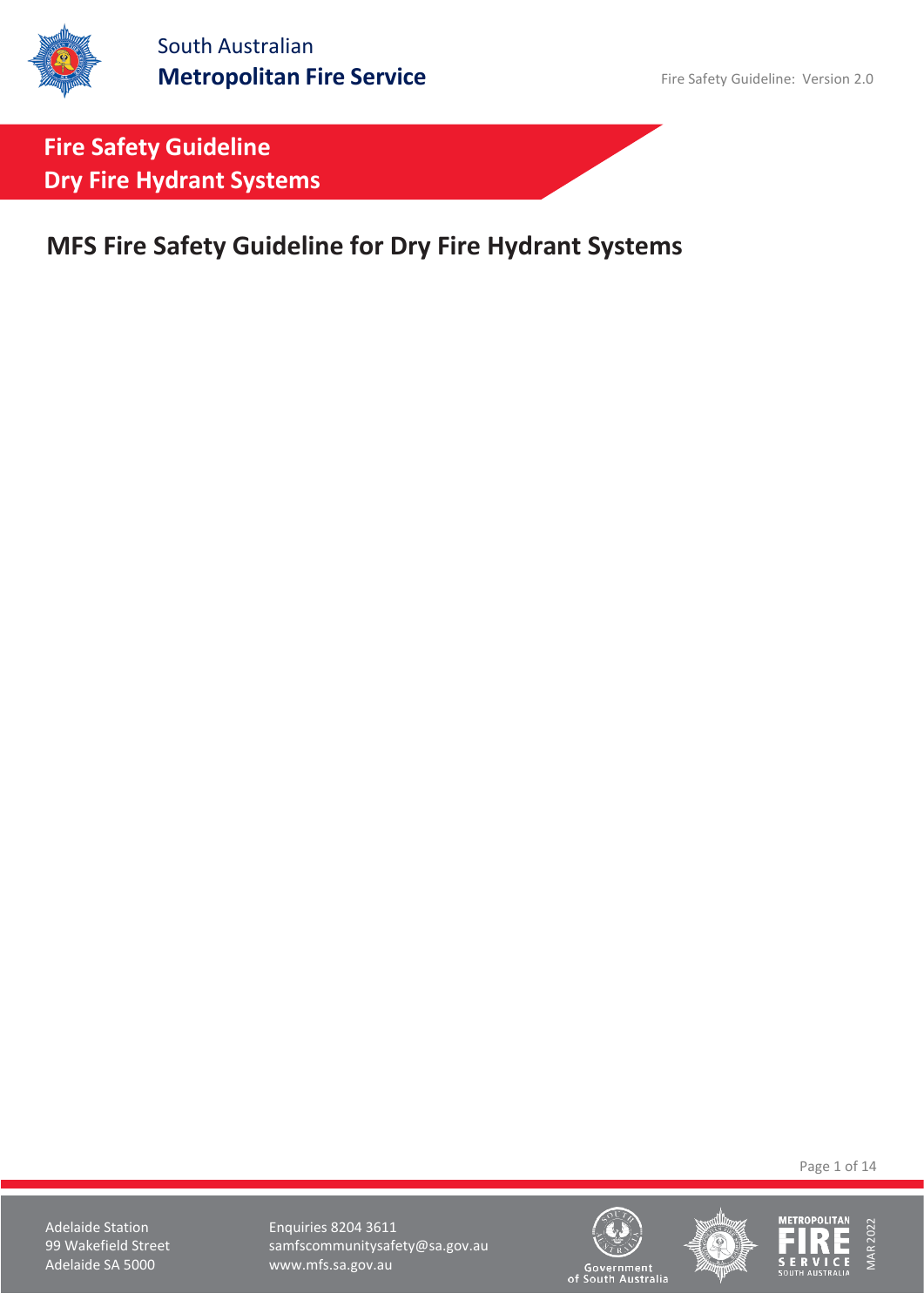| First Issued:  | 9 January 2020                                |
|----------------|-----------------------------------------------|
| Author:        | <b>SFSE Seppelt</b>                           |
| Review date:   | 2 March 2022                                  |
| Reviewed by:   | <b>SFSE Seppelt</b>                           |
| Version:       | 2.0                                           |
| Authorised by: | <b>ACFO Community Safety &amp; Resilience</b> |

### **DOCUMENT CONTROL**

| <b>Revision History:</b> |                             |                |  |  |
|--------------------------|-----------------------------|----------------|--|--|
| <b>Version</b>           | <b>Revision Description</b> | Date           |  |  |
| 1.0                      | Original                    | 9 January 2020 |  |  |
| 1.1                      | Amendment 1                 | 9 June 2020    |  |  |
| 2.0                      | Format update               | 2 March 2022   |  |  |

**List of Amendments:**

| Clause                      | Amendment                                                                                                                                            |
|-----------------------------|------------------------------------------------------------------------------------------------------------------------------------------------------|
| Title                       | Change from Built Environment Section Guideline 027, Dry<br>Fire Hydrant Systems to MFS Fire Safety Guideline for Dry<br><b>Fire Hydrant Systems</b> |
| Whole document              | Format update<br>Update to referenced documents<br>Minor text and grammatical updates                                                                |
| Glossary                    | Updated                                                                                                                                              |
| <b>Referenced Documents</b> | Updated                                                                                                                                              |
| Definitions                 | Added                                                                                                                                                |

Version 2.0 Page 2 of 14

Adelaide Station **Enquiries 8204 3611** 99 Wakefield Street samfscommunitysafety@sa.gov.au<br>Adelaide SA 5000 www.mfs.sa.gov.au www.mfs.sa.gov.au







Government<br>of South Australia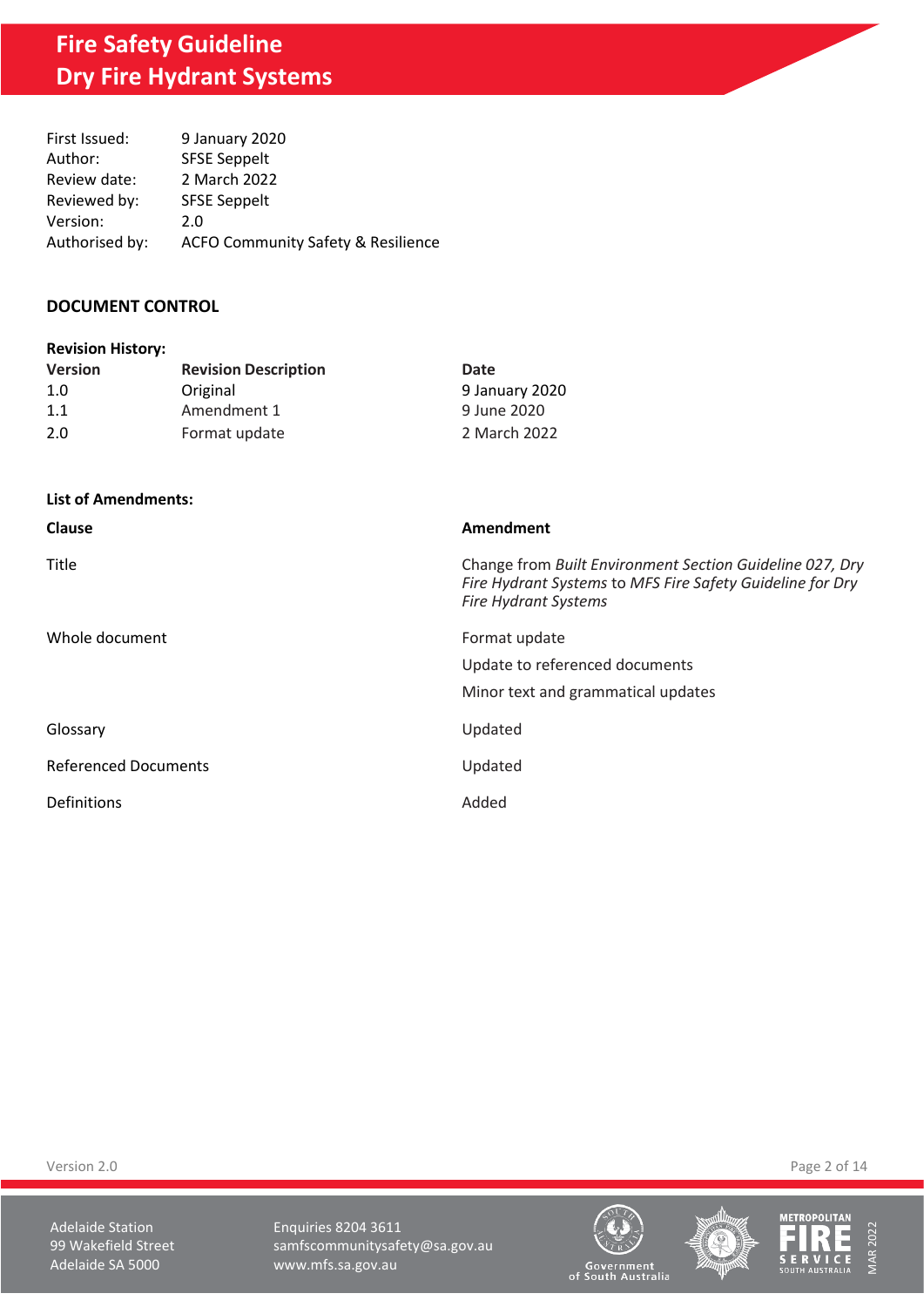# **CONTENTS**

| $\mathbf 1$ |       |  |
|-------------|-------|--|
| 2           |       |  |
| 3           |       |  |
|             |       |  |
|             | 3.1.1 |  |
|             | 3.1.2 |  |
|             | 3.1.3 |  |
|             | 3.1.4 |  |
|             | 3.1.5 |  |
|             |       |  |
|             |       |  |
|             |       |  |
|             |       |  |
| 4           |       |  |
| 5           |       |  |
|             |       |  |
|             |       |  |
|             |       |  |
| 6           |       |  |
|             |       |  |
|             |       |  |

Version 2.0

Adelaide Station 99 Wakefield Street Adelaide SA 5000

**Enquiries 8204 3611** samfscommunitysafety@sa.gov.au www.mfs.sa.gov.au







Page 3 of 14

Government<br>of South Australia

F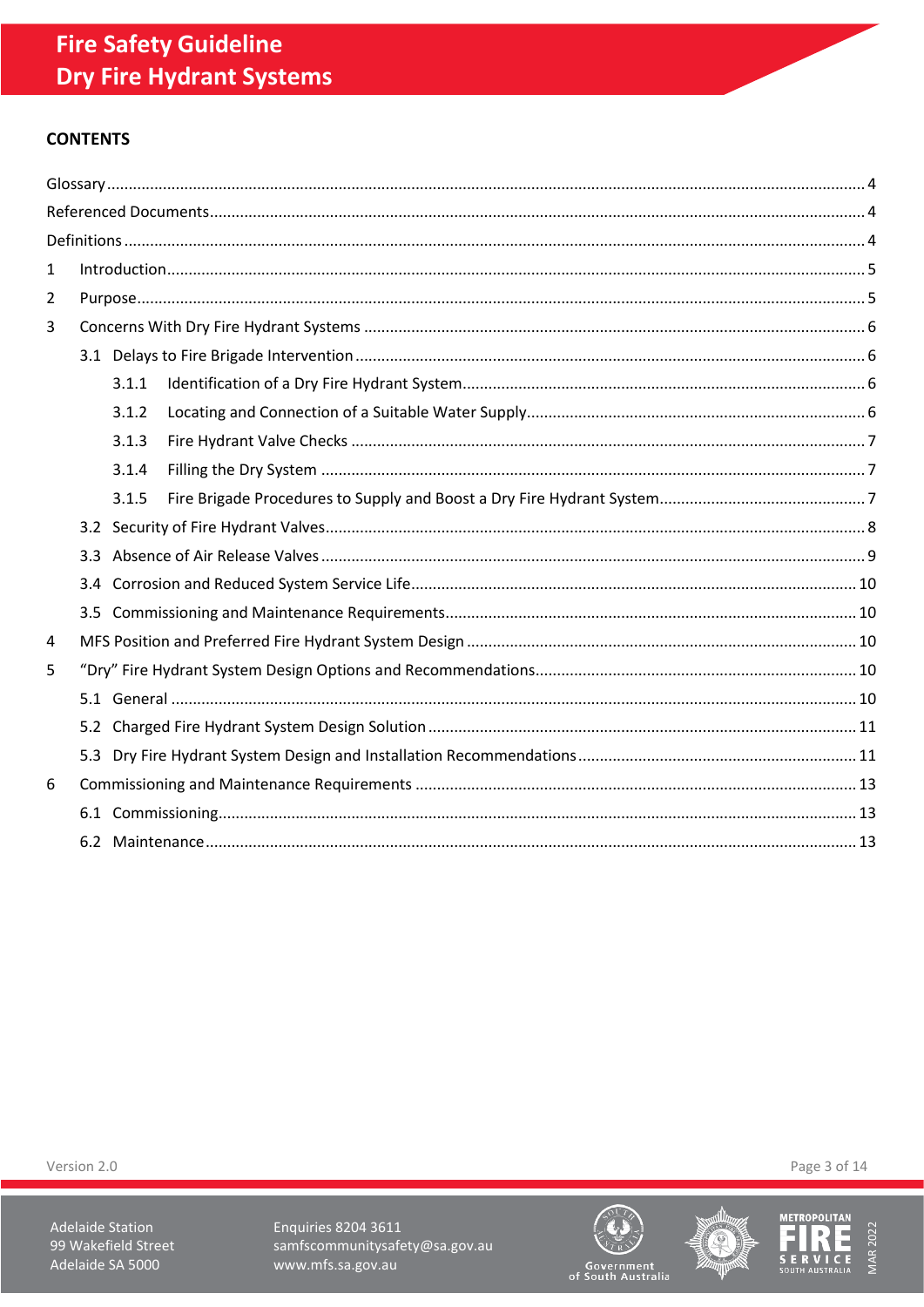#### <span id="page-3-0"></span>**GLOSSARY**

- ABCB Australian Building Codes Board
- AS Australian Standard
- BCA Building Code of Australia
- DtS Deemed-to-Satisfy (refer Definitions)
- ESP essential safety provision
- MFS South Australian Metropolitan Fire Service
- NCC National Construction Code

#### <span id="page-3-1"></span>**REFERENCED DOCUMENTS**

The following documents are referred to in this Guideline:

- AS 2419.1 Australian Standard 2419 *Fire hydrant installations, Part 1: System design, installation and commissioning*
- AS 2118.1 Australian Standard 2118 *Automatic fire sprinkler systems, Part 1: General systems*
- AS 2118.4 Australian Standard 2118 *Automatic fire sprinkler systems, Part 4: Sprinkler protection for accommodation buildings not exceeding four storeys in height*

Australian Building Codes Board, *National Construction Code, Volume One, Building Code of Australia,* (Edition applicable at the time of Development Approval), Australian Building Codes Board, Canberra.

Minister for Planning and Local Government, *Ministerial Building Standard MBS 002, Maintaining the performance of essential safety provisions*, Government of South Australia.

*Planning, Development and Infrastructure (General) Regulations 2017* (SA)

### <span id="page-3-2"></span>**DEFINITIONS**

**Deemed-to-Satisfy (DtS) Provisions** has the meaning as defined in the National Construction Code.

Version 2.0 Page 4 of 14

Adelaide Station **Enquiries 8204 3611** 99 Wakefield Street samfscommunitysafety@sa.gov.au Adelaide SA 5000 www.mfs.sa.gov.au







vernment<br>uth Australia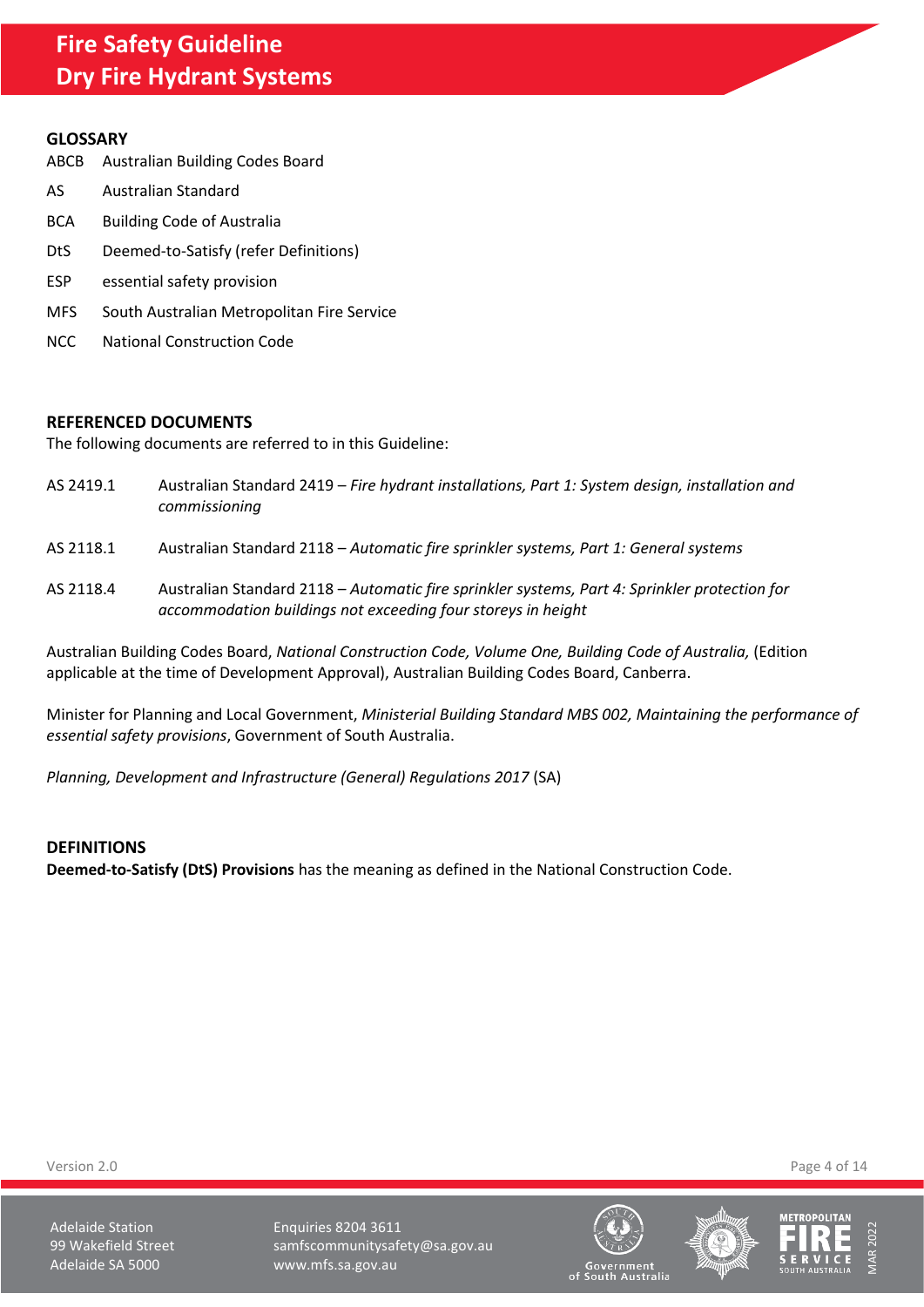## <span id="page-4-0"></span>**1 INTRODUCTION**

The National Construction Code (NCC) Building Code of Australia Volume 1 (BCA) 2019 introduced new Deemed-to-Satisfy (DTS) Provisions that require the installation of an automatic fire sprinkler system in mid-rise buildings containing an accommodation component (i.e. buildings containing Class 2 or 3 sole-occupancy units that are 4 or more storeys but under 25m in effective height).

With the introduction of sprinkler systems in mid-rise building came a number of concessions to other NCC DtS Provisions. One such concession is the provision of dry fire hydrant systems in lieu of the traditional wet fire hydrant system complying with Australian Standard AS 2419.1<sup>1</sup>.

## <span id="page-4-1"></span>**2 PURPOSE**

The South Australian Metropolitan Fire Service (MFS) commends the Australian Building Codes Board (ABCB) for introducing DTS Provisions requiring the installation of automatic fire sprinkler systems in mid-rise accommodation buildings, and actively endorses the installation of these systems generally. The MFS does have some concerns, however, regarding the concession for dry fire hydrant systems and the absence of further design guidance for such systems.

The purpose of this document is to detail the preferred position of the MFS in relation to fire hydrant systems in these buildings, discuss concerns relating to dry fire hydrant systems and provide guidance on the design and installation of fire hydrant systems subject to the concessions allowed by the NCC 2019 DtS Provisions.

> **It is the preference of the MFS that wet fire hydrant systems complying with AS 2419.1 are installed in all buildings.**

It is recognised, however, that dry fire hydrant systems can and will be provided in mid-rise accommodation buildings in accordance with the NCC 2019 DtS Provisions. As such, and in an effort to address the concerns discussed herein, this document also provides some guidance and recommendations in relation to the design, installation, commissioning and maintenance requirements of dry fire hydrant systems.

**This guideline and the position statement above do not preclude the consideration of Performance Solutions in accordance with the NCC and relating to AS 2419.1. Performance Solutions relating to fire hydrant systems will be supported by the MFS where the Performance Solution is considered to adequately meet the fire brigade intervention and operational requirements of the MFS.**

Reference to an "AS 2419.1 compliant fire hydrant system" in this document primarily infers the connection of the fire hydrant system to a water supply in accordance with Section 4 of AS 2419.1.

<sup>1</sup> A dry fire hydrant system can only be considered if an external street or feed hydrant capable of providing the required flow is located within 60m of the fire hydrant booster connection.

Version 2.0 Page 5 of 14





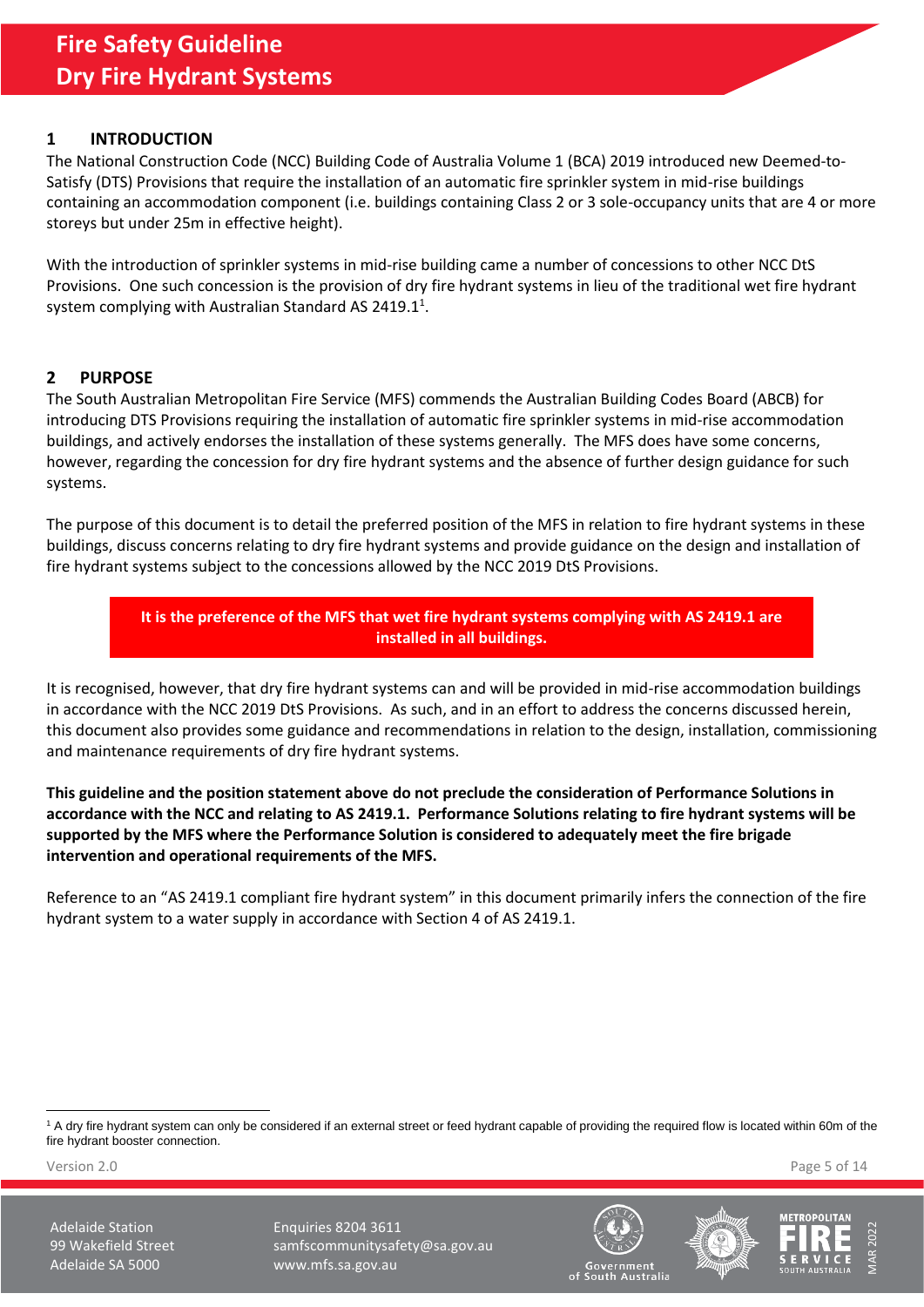## <span id="page-5-0"></span>**3 CONCERNS WITH DRY FIRE HYDRANT SYSTEMS**

The main concerns relating to dry fire hydrant systems discussed in this document are:

- 1. Delays to fire brigade intervention
	- a. Absence of the requirement to identify a system as being a dry fire hydrant system;
	- b. Locating an offsite water supply;
	- c. Checking the position of all fire hydrant valves, which must be closed prior to filling; and
	- d. Filling the dry (empty) system.
- 2. Security of fire hydrant valves
	- a. Valves being left open; and
	- b. Debris and biological hazards being placed in the system.
- 3. Absence of air release valves and issues associated with filling the system with water.
- 4. Potential corrosion and reduced system service life.
- 5. Clarity of commissioning requirements.
- 6. Clarity of maintenance requirements
	- a. Fire hydrant system (within the building); and
	- b. Water supply (separate to the building).

### <span id="page-5-1"></span>**3.1 Delays to Fire Brigade Intervention**

Dry fire hydrant systems present a number of operational delays to firefighting response. These delays include time taken to identify, locate and connect to a suitable water source (e.g. street plug/hydrant), ensuring all fire hydrant valves on a dry system are in the closed position prior to connecting the water supply, and time taken for the system to fill with water to supply connected fire hoses.

### <span id="page-5-2"></span>**3.1.1 Identification of a Dry Fire Hydrant System**

There are no specific requirements to identify a dry fire hydrant system. Compliance with AS 2419.1 means that the words "FIRE HYDRANT BOOSTER" would be provided on the cabinet, but the encircled "FH" symbol would not be present. The absence of this symbol in itself does not identify that the system is dry, only that there is no feed hydrant present within the cabinet.

A lack of immediate and clear identification to responding fire crews of a dry fire hydrant system will add to the compounded delays associated with boosting this type of system. These delays are described in further detail at the end of this section.

### <span id="page-5-3"></span>**3.1.2 Locating and Connection of a Suitable Water Supply**

The lack of an on-site water source introduces operational response time delays associated with locating and connecting to a suitable water source. Typically in the form of a street plug/hydrant, this could be located some distance from the premises, require additional equipment to be carried to this location, additional hose lays and set up time.

Version 2.0 Page 6 of 14





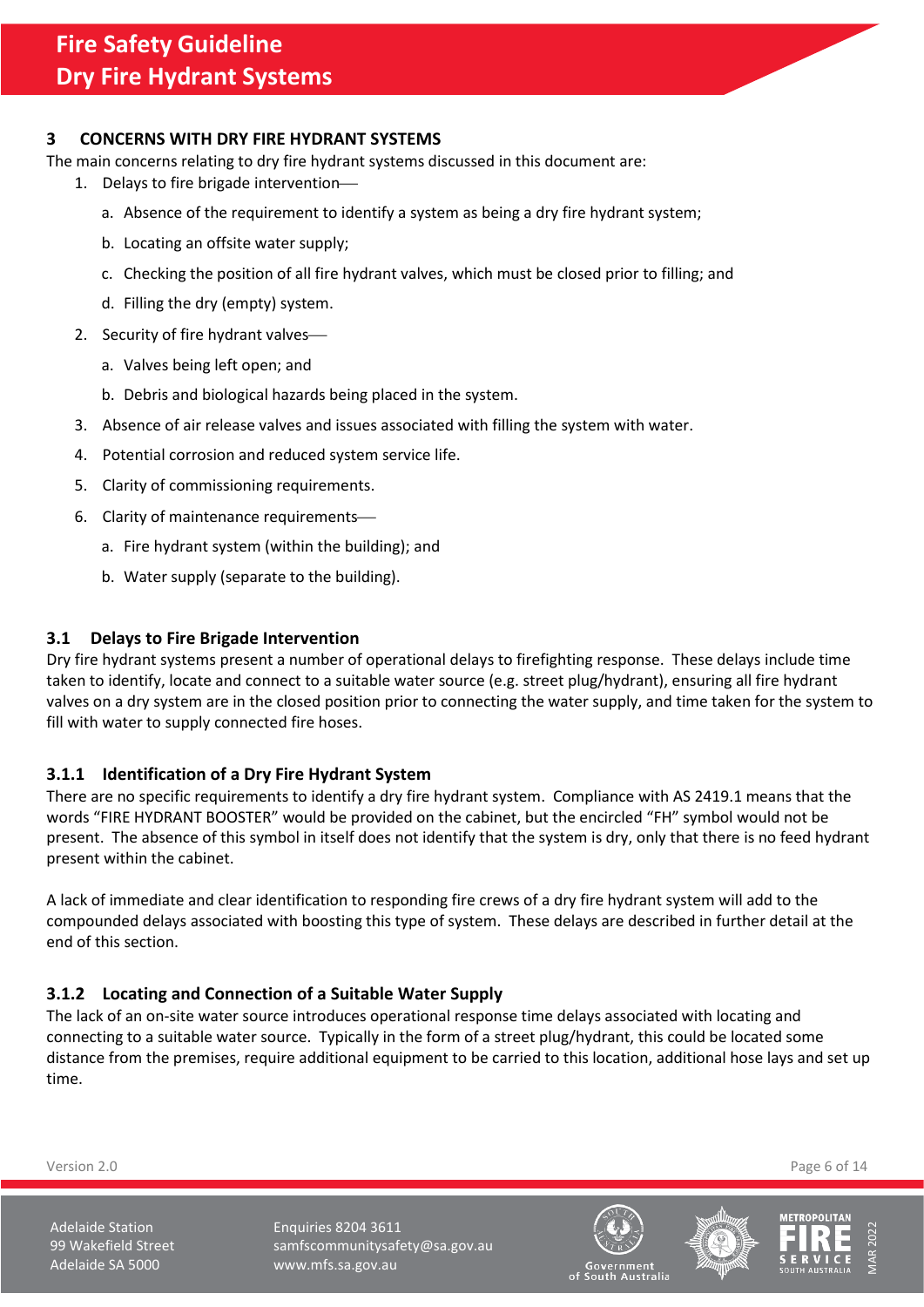## <span id="page-6-0"></span>**3.1.3 Fire Hydrant Valve Checks**

Fire hydrant valves on dry systems may be opened and left open when the system is empty of water. This presents a couple of issues; the first being that if fire hydrant valves are left open when fire crews attend and fill the system with water, then water will flow from these open valves once the water level in the system reaches them. This means sufficient water flows may not be supplied to fire hoses connected to another valve on the system to fight a fire, as well as causing **substantial water damage** from the open valves into the stairs and the building. This would also prevent the effective boosting of the system.

In order to avoid the above and ensure effective firefighting water streams, responding crews will need to check every fire hydrant valve on a dry fire hydrant system to ensure they are fully closed before water can be introduced to the system.

**The greater the number of fire hydrant valves** – such as for taller buildings, or large buildings with multiple dry fire hydrant risers – **the longer this activity will delay active firefighting operations.** 

Other issues relating to open fire hydrant valves are discussed under the section on Valve Security.

### <span id="page-6-1"></span>**3.1.4 Filling the Dry System**

Another significant delay in setting up a firefighting hose line off a dry fire hydrant system is the time taken to physically fill the empty system with water.

**The greater the amount of dry pipework in the system** – such as for taller buildings, or large buildings with multiple dry fire hydrant risers – **the longer this activity will delay active firefighting operations.**

## <span id="page-6-2"></span>**3.1.5 Fire Brigade Procedures to Supply and Boost a Dry Fire Hydrant System**

A general description of the procedures and activities required to boost a dry fire hydrant system are provided below to elaborate on the expected delays:

- 1. Open booster cabinet and determine the presence of a dry fire hydrant system and that an on-site water supply is not available.
- 2. Physically locate water source this delay may be reduced if clear details of the water source type and location are provided at the booster.
- 3. Obtain equipment off fire appliance required to access water supply in the case of a street plug, this includes plate cover key, standpipe, turncock key, hoses (enough to connect standpipe to appliance: expected 2x 30m fire hoses at approximately 20kg each).
- 4. Roll out feed hoses and connect to fire appliance.
- 5. Travel to water source location from fire appliance, carrying all equipment and laying out required number of hoses to connect fire appliance to water source. This may be up to 60m away, as per NCC Specification E1.5a.
- 6. Remove plate cover.
- 7. Clear valve chamber of any rubbish or debris.
- 8. Connect standpipe to street plug valve.
- 9. Connect turncock key to valve spindle.
- 10. Open standpipe and "flush" (flow water) until all debris and dirt has cleared.
- 11. Close standpipe.

Version 2.0 Page 7 of 14





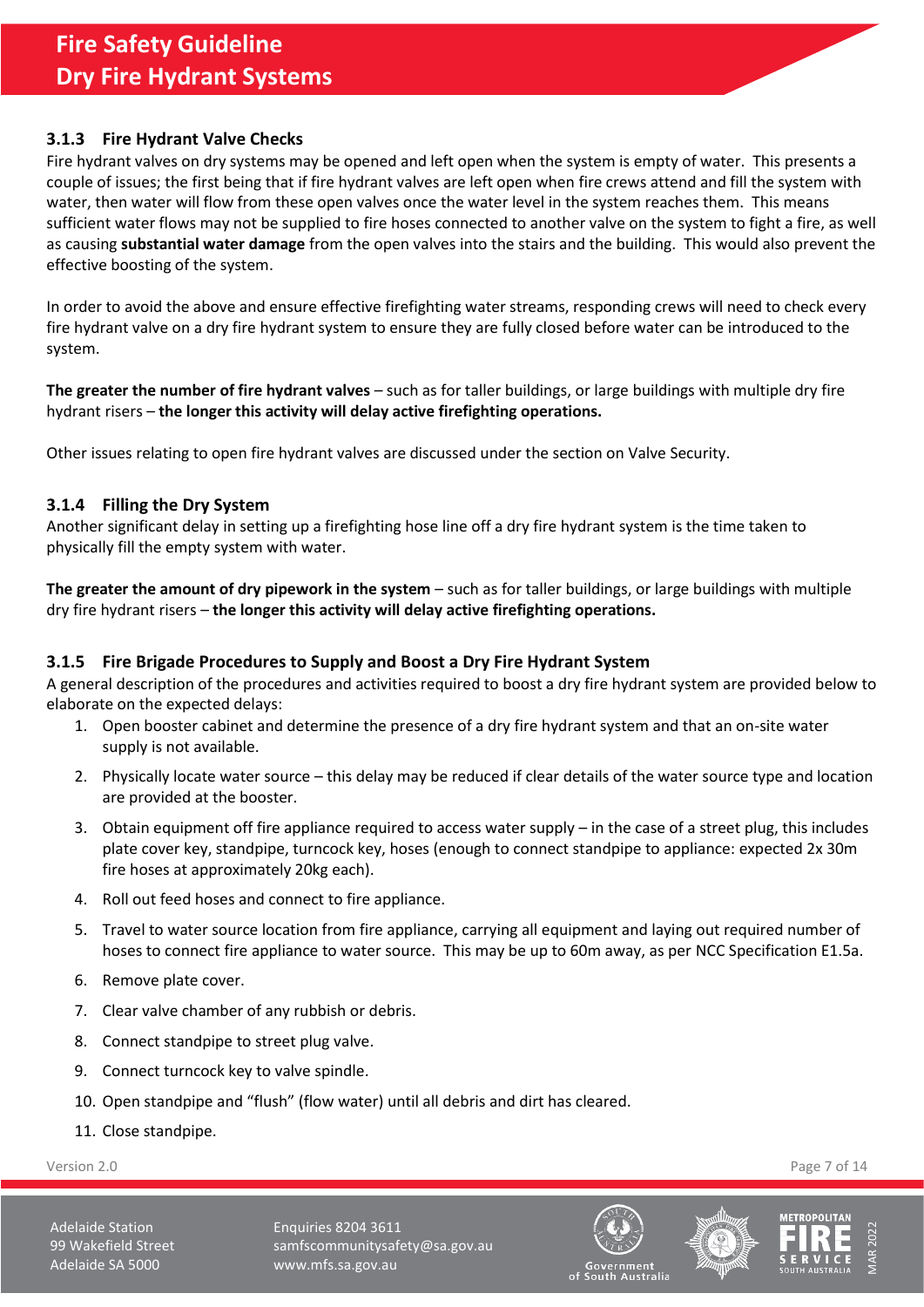- 12. Connect feed hose from fire appliance to standpipe.
- 13. Turn on water supply.
- 14. Return to fire appliance (up to 60m).
- 15. Connect hose lines from fire appliance to booster inlets on building.
- 16. Operate fire appliance pump and turn on water supply lines to the booster.
- 17. Fill dry system with water duration will depend on amount of empty pipe to fill, the supply rate from the water source, and the presence/type of air bleed valves provided on the system.
- 18. (Fire hydrant valve checks are expected to occur simultaneously to the above activities but could cause further delays).

All of the above activities need to occur prior to a firefighting hose line being available to internal firefighting crews to advance into the building to provide personal protection to the crew and to fight a fire.

Comparatively, the procedures and activities required to boost an AS 2419.1 compliant, wet fire hydrant system and getting to work with attack lines would be as follows:

- 1. Open booster cabinet.
- 2. Connect hose lines from the booster feed hydrants to the fire appliance.
- 3. Connect hose lines from the fire appliance to the booster inlets.
- 4. Turn on water supply lines, operate appliance pump and commence boosting.

The NCC requires that the *required* system flow for the fire hydrant system must be achieved from a single, external street or feed hydrant.

**In addition to the above procedures for a dry fire hydrant system, these same activities will also need to be carried out in order to boost the building sprinkler system (where installed in accordance with AS 2118.1 or AS 2118.4) where the water source for the fire hydrant system is unable to provide the combined required system flow rates.**

Ideally, the nominated water source for the fire hydrant system should be capable of providing the combined flow rates required for the fire hydrant and sprinkler systems in order to reduce delays to active firefighting.

### <span id="page-7-0"></span>**3.2 Security of Fire Hydrant Valves**

Due to the empty nature of a dry fire hydrant system, there is a risk that fire hydrant valves may be opened when the system is empty of water and left open. If the position of each valve is not checked to ensure it is closed, then significant water damage, reduction to firefighting water flows and restrictions on boosting capabilities could occur when the system is filled with water. The need for fire crews to perform these checks prior to filling the system will add further and potentially significant delays to active firefighting operations.

Another risk associated with a dry fire hydrant system is the ability for foreign objects to be placed within the pipework when empty. Such introduced objects could cause blockages within the system, damage both system pipework and connected firefighting equipment, or cause injury. There is also a risk that biological hazards and needles could be placed within the system, presenting significant health risks to firefighters and occupants.

Version 2.0 Page 8 of 14





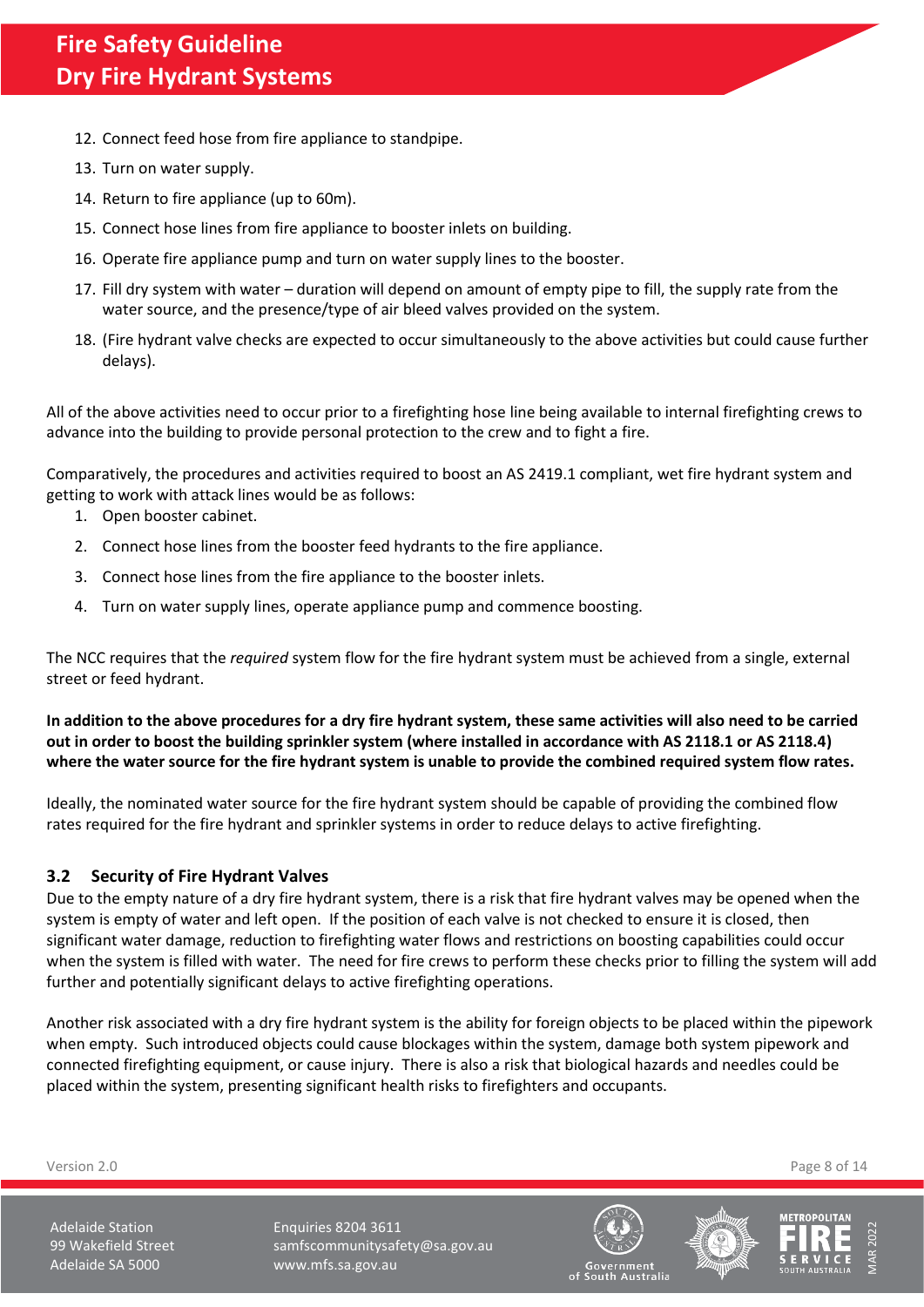## <span id="page-8-0"></span>**3.3 Absence of Air Release Valves**

To fill a dry fire hydrant system with water, the air needs to be released from the system, preferably in a controlled manner so as to prevent damaging pressure surges in the system. To facilitate this and minimise operational response delays, the provision of a non-slam air release valve is recommended (such as the Ventomat RBX valve or similar, for non-slam air release and a vacuum breaker for drain down). There is no requirement in the NCC to provide such facilities, however.

Without an automatic air bleed valve, the air will need to be manually bled from the system as it is being filled with water. This would typically need to occur from the topmost point(s) of the system.

The manual bleeding of air from the system would require firefighters to travel to the topmost fire hydrant valve(s) to open it whilst the system is being filled with water, and then close it once water has reached that level. This must be done prior to firefighting attack lines being used – a partially filled fire hydrant system cannot physically be boosted to provide the flow rates and pressures required to provide an effective hose stream.

**Where a building is served by a dry fire hydrant system comprising multiple risers, air will need to be bled from the top of each riser simultaneously as it is being filled with water. If automatic air release valves are not provided to a dry fire hydrant system, the manual bleeding of air from the system will require significantly greater personnel resourcing and response, resulting in greater operational delays.** 

Standard operating procedures of fire brigades commonly require firefighters to enter a structure in teams of no less than two firefighters for safety reasons. MFS appliances typically respond with four-person crews. Of the first arrival crew, the Officer of the appliance takes the role of Incident Controller, whilst the driver assumes the role of pump operator and is required to locate and connect the water supply. This leaves a single two-person crew for internal firefighting activities. In a building with a dry fire hydrant system with just two fire hydrant risers, a single firefighting crew would be unable to manually bleed air from and fill the dry system. The first arrival crew would therefore need to wait for the arrival of a second appliance in order for there to be enough personnel to form at least two entry crews (of two persons each) in order to manually bleed air from each riser on a two-riser dry fire hydrant system simultaneously. Additional risers on a dry fire hydrant system increases the personnel resourcing required and hence delays to active firefighting even further. This response and resourcing issue would also be exacerbated even further in regional areas.

### **For the reasons discussed above, the MFS does not support dry fire hydrant systems comprising multiple risers without the provision of appropriate automatic air release valves.**

Filling a system too quickly without appropriate controls in place can cause a hydraulic surge event that may result in damaging surge pressures. This may result in damaged or burst fittings within the building, or on the fire appliance. When direct boosting from the street main, it may be possible to convey the hydraulic event back into the reticulation network.

It is strongly recommended that non-slam automatic air release valves be provided at the topmost point of each riser within a dry fire hydrant system to assist in reducing delays to effective firefighting operations. **The presence of air release valves should be clearly and readily identified at the system booster.**

In addition to facilitating filling of a dry fire hydrant system, an automatic non-slam air release valve with vacuum breaker can also prevent vacuum conditions occurring within the pipe should the system need to be drained. Other considerations associated with the installation of air release valves include but are not limited to – maintenance and servicing requirements, consideration of system charging rates and automatic air valves in the design pressure limits of the system.

Version 2.0 Page 9 of 14





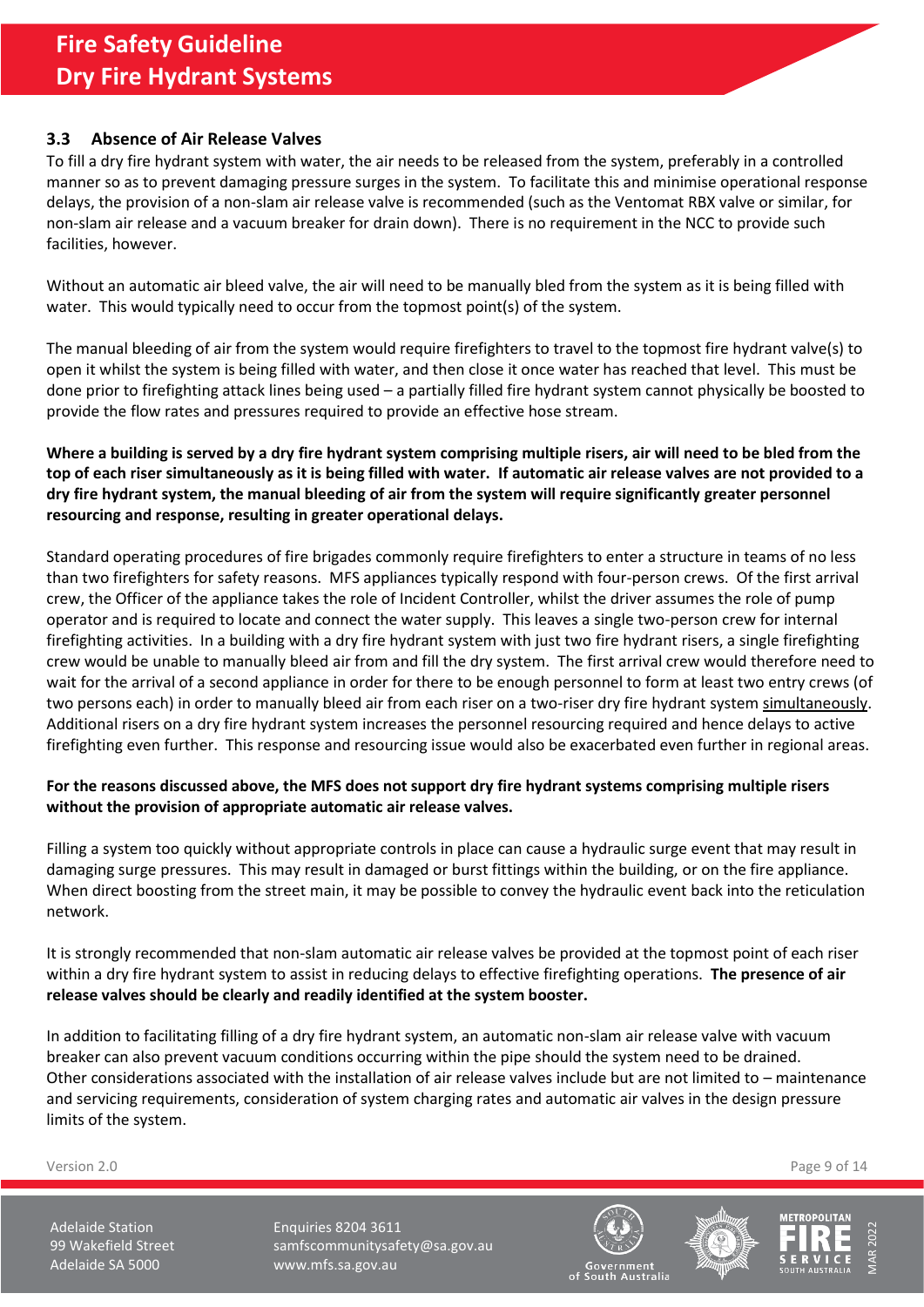### <span id="page-9-0"></span>**3.4 Corrosion and Reduced System Service Life**

The presence of both air and water within galvanised steel pipework will provide conditions where accelerated corrosion is possible. Factors increasing the corrosion potential of galvanised steel include oxygen rich environments (e.g. where not fully submerged in water), and potential additional salt deposits on the galvanising from wet/dry cycling, leading to an increase in deterioration of the coating.

Increasing the probability of corrosive conditions within the system will likely result in a reduced service life or unexpected failures. Areas of pipe weakened by corrosion are also at risk of failure when the system is subjected to high pressures when boosting.

### <span id="page-9-1"></span>**3.5 Commissioning and Maintenance Requirements**

As a dry fire hydrant system is not directly connected to a water source, there may be some confusion as to the commissioning and maintenance requirements. For example, whether commissioning and maintenance testing is only required for the water supply point itself (e.g. street plug/hydrant), or the dry fire hydrant system as well. There may also be some confusion as to the responsibility for maintenance of the water supply point where it is publicly owned infrastructure and/or managed by the local water authority.

Commissioning and maintenance requirements for fire hydrant systems is discussed in Section [6](#page-12-0) of this document.

## <span id="page-9-2"></span>**4 MFS POSITION AND PREFERRED FIRE HYDRANT SYSTEM DESIGN**

# **It is the preference of the MFS that wet fire hydrant systems complying with AS 2419.1 are installed in all buildings.**

The provision of an AS 2419.1 compliant fire hydrant system, connected to a suitable water supply, ensures responding fire crews can get to work and perform effective firefighting operations without delay. These systems do not present any of the operational delays or concerns discussed within this document associated with a dry fire hydrant system.

**The MFS still considers and supports the use of Performance Solutions relating to fire hydrant systems where the Performance Solution is considered to adequately meet the operational requirements of the MFS.**

### <span id="page-9-3"></span>**5 "DRY" FIRE HYDRANT SYSTEM DESIGN OPTIONS AND RECOMMENDATIONS**

#### <span id="page-9-4"></span>**5.1 General**

### *The MFS does not support the installation of dry fire hydrant systems comprising multiple risers.*

This is due to the significant personnel resourcing requirements and operational delays associated with this type of system, as discussed in Sectio[n 3.3.](#page-8-0)

#### *The MFS also does not support the installation of dry fire hydrant systems in buildings of timber construction*.

As timber is combustible, there is a high risk of increased fire severity when timber members/elements are exposed in a fire, which adds to the total fuel load of the building (during or post construction). There is also risk of fire spread through cavities which sprinklers may or may not be able to control. In these instances, firefighting provisions need to

Version 2.0 Page 10 of 14





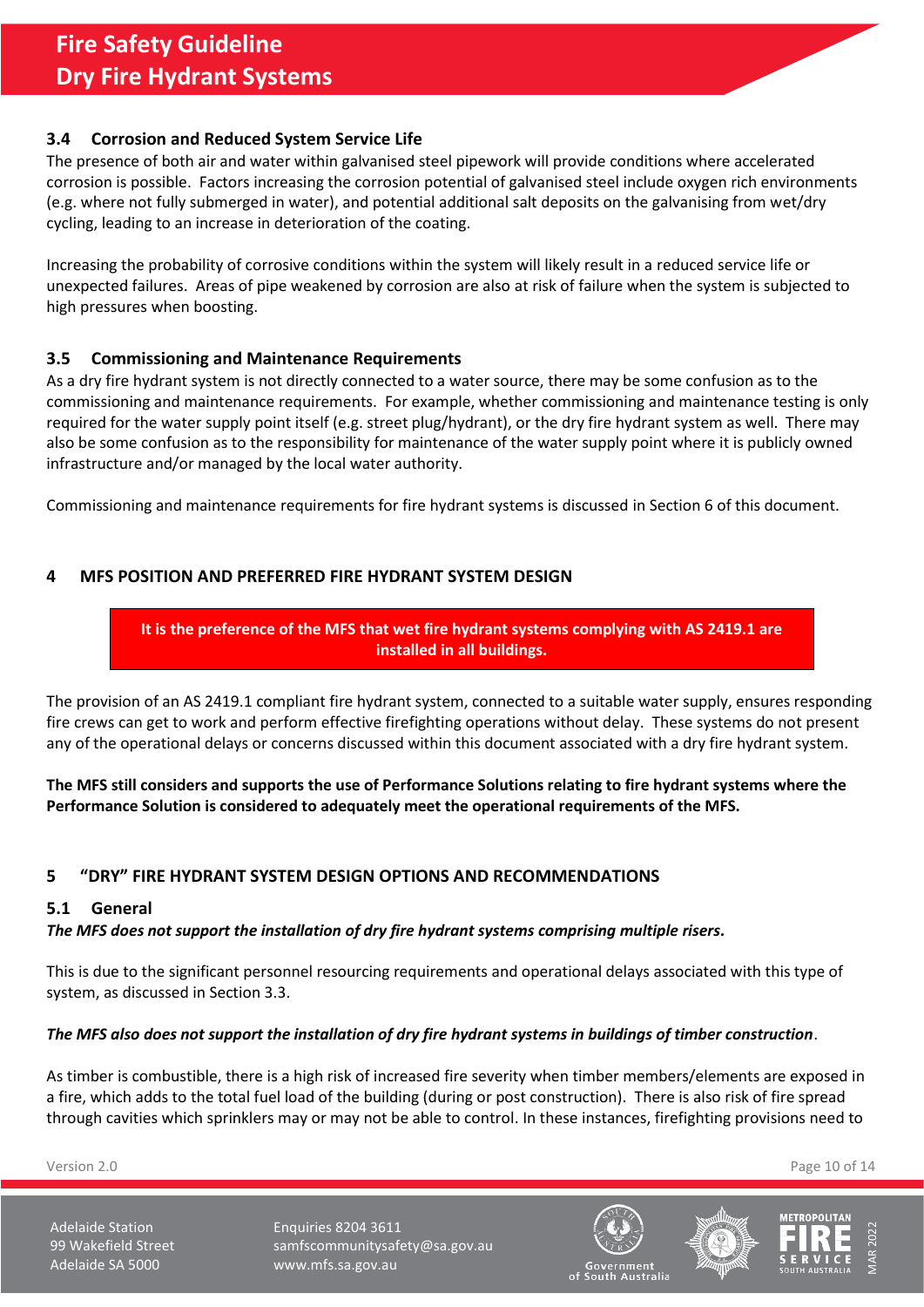be readily available to the internal firefighting crews to advance into the building to provide personal protection to the crew and to fight a fire.

For these reasons, the MFS strongly recommends the installation of a compliant AS 2419.1 fire hydrant system in *these buildings.*

# <span id="page-10-0"></span>**5.2 Charged Fire Hydrant System Design Solution**

*The MFS does not support the installation of "charged fire hydrant systems" in fire-protected timber buildings. The MFS strongly recommends the installation of a compliant AS 2419.1 fire hydrant system in these buildings.*

Where a wet fire hydrant system in accordance with AS 2419.1 is not to be provided, the MFS strongly recommends the connection of the domestic water supply into the fire hydrant system to maintain a fully charged (flooded) system.

The domestic supply should be via a minimum 25mm diameter connection with a suitable non-return or backflow prevention device (the appropriate arrangement should be confirmed with the water authority; SA Water). This supply valve should be located within the booster cabinet and locked open.

Benefits include:

- 1. No delays to fire brigade intervention in respect of filling the system pipework;
- 2. No delays in having to check and close all fire hydrant valves prior to filling;
- 3. Valves unlikely to be left open (as this would cause flooding within the building);
- 4. Debris and biological hazards cannot be placed into the system due to the presence of mains pressurised water;
- 5. Rationalised (smaller) air bleed valve(s) may be appropriate (recommended for system maintenance purposes);
- 6. No issues with accelerated corrosion of the pipework and therefore longer/normal service life.

Block plans within the booster cabinet should clearly identify the location of the "required" street plug for water supply, as well as the location of an alternate street plug / water source.

### <span id="page-10-1"></span>**5.3 Dry Fire Hydrant System Design and Installation Recommendations**

Where either an AS 2419.1 wet fire hydrant system or the above "Charged Fire Hydrant System Design Solution" is not to be provided, the MFS makes the following recommendations in relation to the design and installation of a dry fire hydrant system generally.

Additional system components required include:

| Component                            | <b>Purpose</b>                                                                                        |
|--------------------------------------|-------------------------------------------------------------------------------------------------------|
| Signage on the booster cabinet:      | Rapid identification of the presence of a dry system to                                               |
| "FIRE HYDRANT BOOSTER<br>DRY SYSTEM" | attending fire crews to minimise response delays for<br>firefighting and setting up protection lines. |

Version 2.0 Page 11 of 14





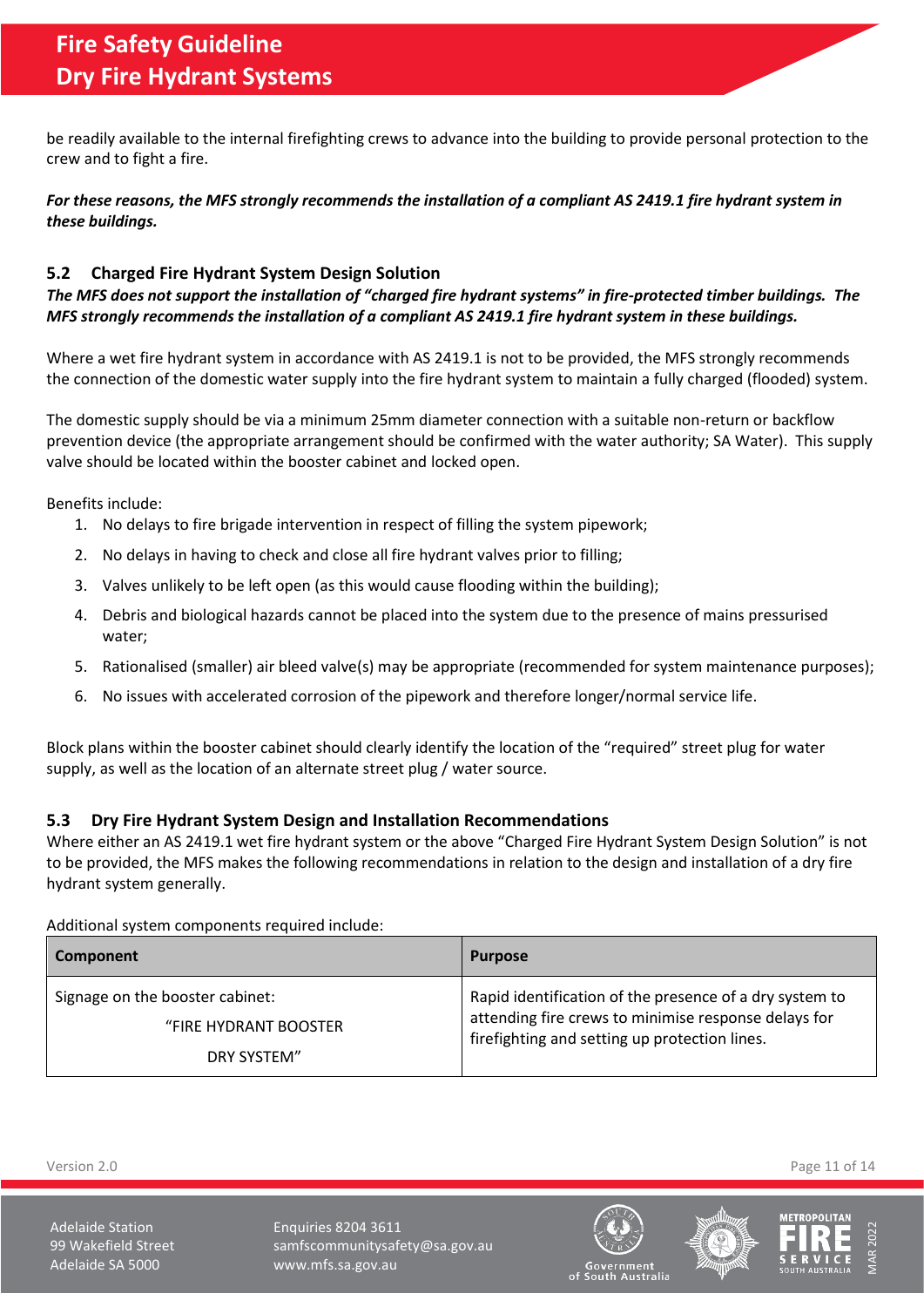| Component                                                                                                         | <b>Purpose</b>                                                                                                                          |  |
|-------------------------------------------------------------------------------------------------------------------|-----------------------------------------------------------------------------------------------------------------------------------------|--|
| Block plans within the booster cabinet to clearly identify<br>location of "required" street hydrant supply point. | To aid crews in locating and connecting to a water source<br>and minimise response delays for firefighting and<br>protection lines.     |  |
| Block plans should also identify the location of an<br>alternate street hydrant or water source.                  |                                                                                                                                         |  |
| Automatic air release valve(s) located at high points in<br>the system. $1$                                       | To allow air in the system to escape when filling with<br>water (and enter the system to prevent vacuum<br>conditions when/if drained). |  |
| All fire hydrant valve handwheels to be secured in the<br>closed position. Recommended securing methods are:      | To prevent vandalism of system through opening of<br>valves or the introduction of foreign objects, including                           |  |
| Use of oval-shaped spindles <sup>2</sup> ;<br>a)                                                                  | biological hazards.                                                                                                                     |  |
| Use of a chain and Lockwood 003 keyed padlock; or<br>b)                                                           |                                                                                                                                         |  |
| Fitting of plastic clamps, locked closed with a<br>C)<br>Lockwood 003 key compatible lock.                        |                                                                                                                                         |  |

**Notes:**

1 Automatic air release valves should facilitate timely filling of the system pipework whilst minimising the likelihood of a pressure surge event. One such suitable valve type may be a non-slam automatic air release valve. A double-acting air valve, which provides both air release and acts as a vacuum breaker, would also facilitate drain down of the system for maintenance purposes.

2 Refer AS 2419.2 Clause 3.9.2 for design details.

Adelaide Station **Enquiries 8204 3611** 99 Wakefield Street samfscommunitysafety@sa.gov.au<br>Adelaide SA 5000 www.mfs.sa.gov.au www.mfs.sa.gov.au







Government<br>of South Australia

Version 2.0 Page 12 of 14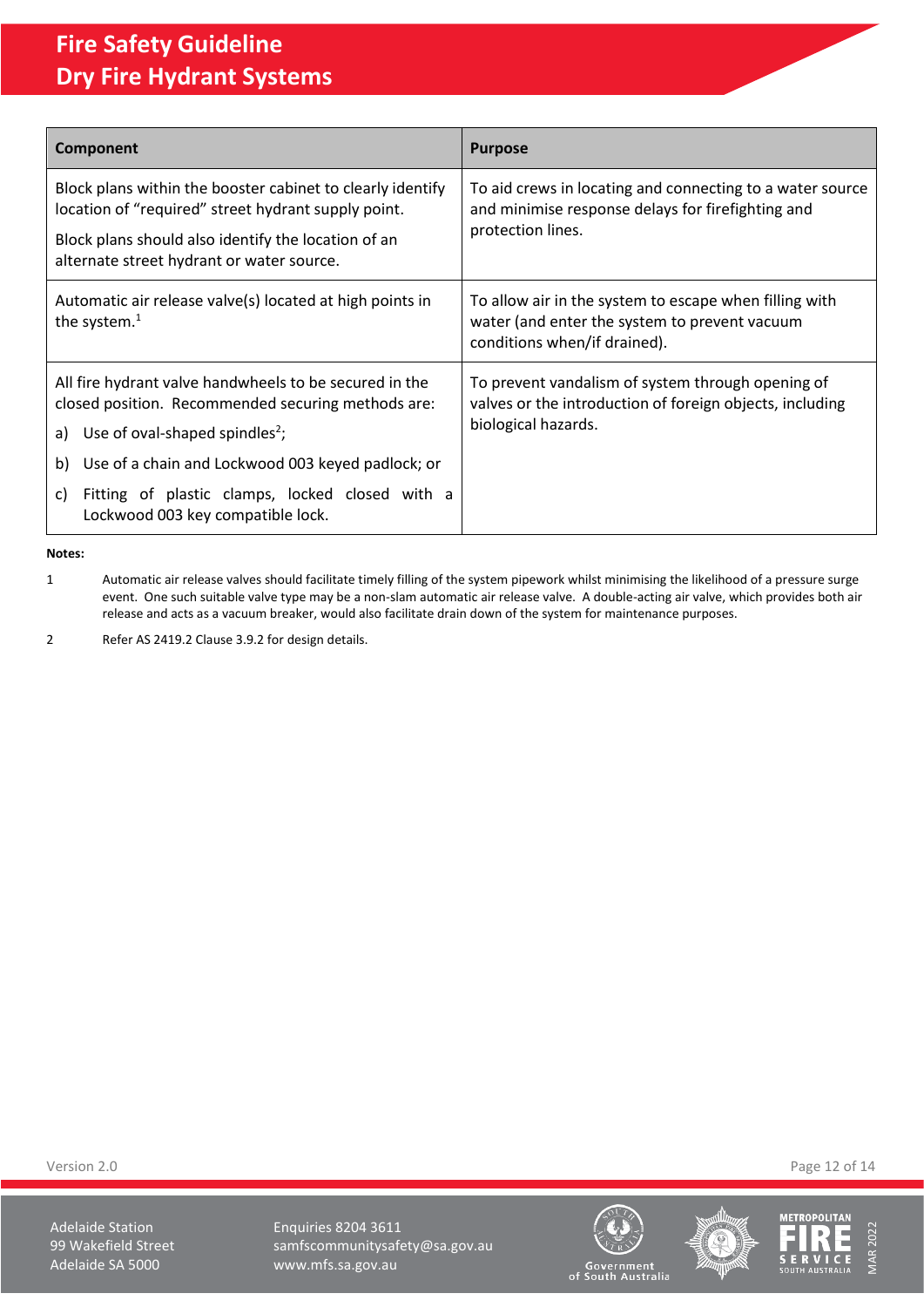## <span id="page-12-0"></span>**6 COMMISSIONING AND MAINTENANCE REQUIREMENTS**

# <span id="page-12-1"></span>**6.1 Commissioning**

Section 10 of AS 2419.1 requires fire hydrant systems, once installed, be commissioned to verify the performance of the system in accordance with the design approval. This commissioning testing is conducted by the installing contractor upon completion of system installation and includes both hydrostatic and full flow testing to confirm the minimum performance requirements of the Standard/design approval are met. The hydrostatic testing must also be coordinated with and witnessed by the Office of the Technical Regulator in South Australia.

A fire hydrant system is classified as an essential safety provision (ESP) as defined in the *Planning, Development and Infrastructure (General) Regulations 2017*.

A *Form 2 – ESP Compliance Certificate* for the system, signed by the installing contractor, must be provided to the certifier or council, as appropriate, on completion of all works certifying that the ESP has been installed in compliance with the relevant approval and installation standards.

Regulation 103 of the *Planning, Development and Infrastructure (General) Regulations 2017* also requires that, where a booster assembly for use by a fire authority is provided, a certificate of occupancy cannot be granted until a report has been sought from the fire authority as to whether those facilities for firefighting have been installed and operate satisfactorily. To fulfil this statutory obligation, the MFS conducts full performance testing of a boosted fire hydrant system to confirm compatibility with MFS equipment, verify that the system meets the minimum performance requirements, and determine whether the system generally operates satisfactorily. This testing by the MFS does not constitute nor is it a replacement for the commissioning testing by the installing contractor required under Section 10 of AS 2419.1.

It is the opinion of the MFS that all fire hydrant systems must be fully commissioned and tested to verify the minimum performance requirements of AS 2419.1 and/or as approved in accordance with the building rules consent are met. This applies to any fire hydrant system, irrespective of the water supply arrangement.

### <span id="page-12-2"></span>**6.2 Maintenance**

The maintenance requirements for building systems classified as ESPs are detailed in *Ministerial Building Standard MBS 002, Maintaining the performance of essential safety provisions*, enforced by the *Planning, Development and Infrastructure (General) Regulations 2017*. Essential safety provisions installed in a building must be maintained and tested to the extent necessary to ensure that they continue to perform at least to the level or standard they were required to achieve by the applicable approved installation standard, construction practice or baseline data (as applicable)<sup>2</sup>.

Nominated in *Ministerial Building Standard MBS 002* as ESPs are:

- *Fire hydrant installations, including fire mains and booster assemblies*
- *Street hydrants*

Therefore, the MFS considers that the maintenance requirements include not only flow and performance testing of the nominated street plug from which a water supply to the site or building is to be sourced, but also full performance testing of the fire hydrant system within the building itself – including dry or charged fire hydrant systems – as per the schedule nominated in *Ministerial Building Standard MBS 002*.

Version 2.0 Page 13 of 14







<sup>2</sup> *Ministerial Building Standard MBS 002, Maintaining the performance of essential safety provisions*, June 2021 edition*.*